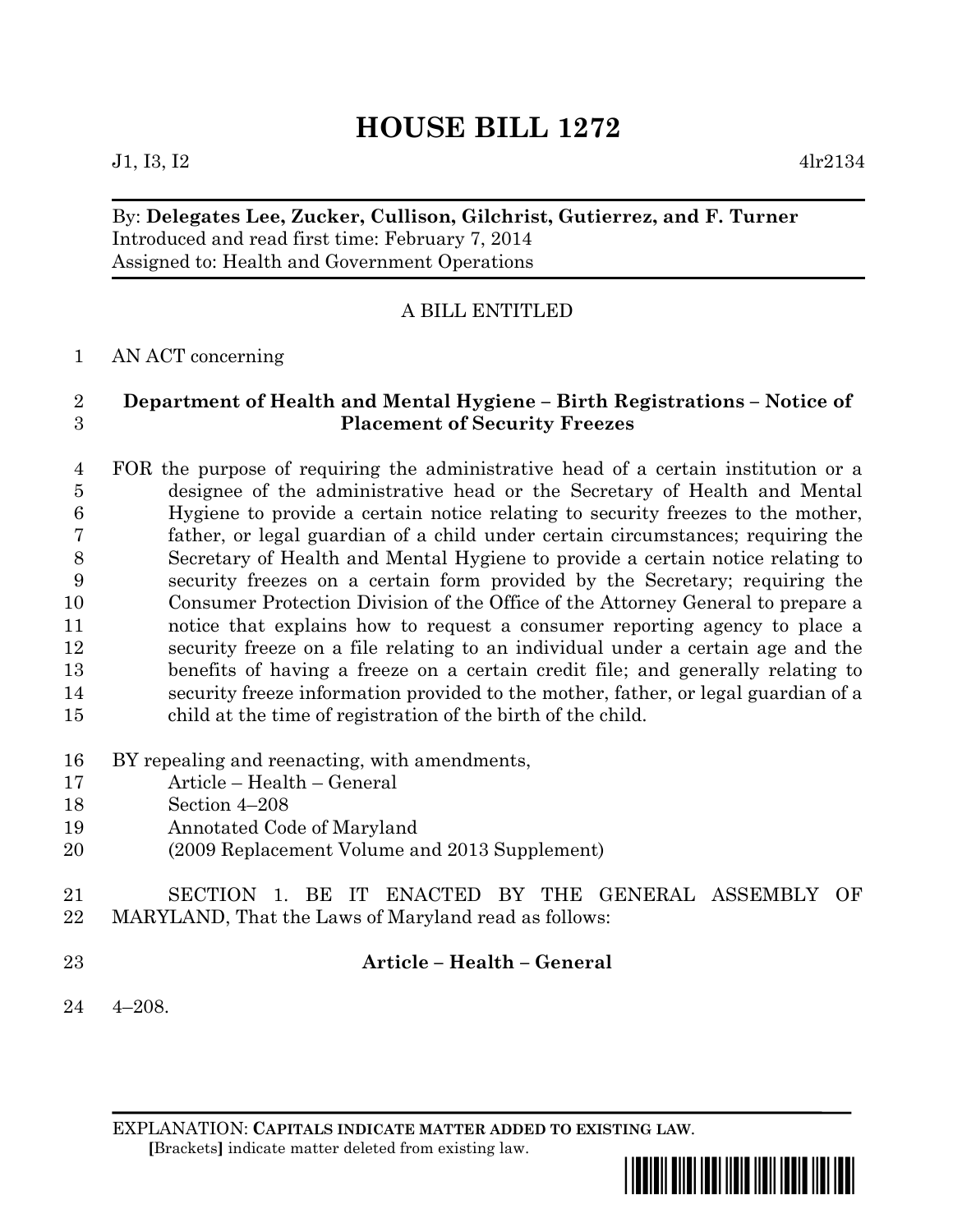#### **HOUSE BILL 1272**

(a) (1) Within 72 hours after a birth occurs in an institution, or en route

| $\boldsymbol{2}$<br>$\boldsymbol{3}$ | to the institution, the administrative head of the institution or a designee of the<br>administrative head shall:                                                                                                                                                                                                                  |                                                                                                                                                                                                                                                    |
|--------------------------------------|------------------------------------------------------------------------------------------------------------------------------------------------------------------------------------------------------------------------------------------------------------------------------------------------------------------------------------|----------------------------------------------------------------------------------------------------------------------------------------------------------------------------------------------------------------------------------------------------|
| $\overline{4}$<br>$\overline{5}$     | (i)<br>certificate of birth;                                                                                                                                                                                                                                                                                                       | Prepare, on the form that the Secretary provides, a                                                                                                                                                                                                |
| 6                                    | (ii)                                                                                                                                                                                                                                                                                                                               | Secure each signature that is required on the certificate; and                                                                                                                                                                                     |
| 7                                    | (iii)                                                                                                                                                                                                                                                                                                                              | File the certificate.                                                                                                                                                                                                                              |
| $\boldsymbol{8}$<br>9<br>10          | The attending physician, physician assistant, nurse practitioner, or<br>(2)<br>nurse midwife shall provide the date of birth and medical information that are<br>required on the certificate within 72 hours after the birth.                                                                                                      |                                                                                                                                                                                                                                                    |
| 11<br>12<br>13                       | (3)<br>The results of the universal hearing screening of newborns shall be<br>incorporated into the supplemental information required by the Department to be<br>submitted as a part of the birth event.                                                                                                                           |                                                                                                                                                                                                                                                    |
| 14<br>15<br>16                       | (4)<br>shall:                                                                                                                                                                                                                                                                                                                      | Upon the birth of a child to an unmarried woman in an institution,<br>the administrative head of the institution or the designee of the administrative head                                                                                        |
| 17<br>18<br>19<br>20                 | (i)<br>5–1028 of the Family Law Article;                                                                                                                                                                                                                                                                                           | Provide an opportunity for the child's mother and the father<br>to complete a standardized affidavit of parentage recognizing parentage of the child on<br>the standardized form provided by the Department of Human Resources under $\S$          |
| 21<br>22<br>23<br>24                 | (ii)<br>enforcement services; and                                                                                                                                                                                                                                                                                                  | Furnish to the mother written information prepared by the<br>Child Support Enforcement Administration concerning the benefits of having the<br>paternity of her child established, including the availability of child support                     |
| 25<br>26<br>27<br>28                 | (iii)<br>Forward the completed affidavit to the Department of<br>Health and Mental Hygiene, Division of Vital Records. The Department of Health and<br>Mental Hygiene, Division of Vital Records shall make the affidavits available to the<br>parents, guardian of the child, or a child support enforcement agency upon request. |                                                                                                                                                                                                                                                    |
| 29<br>30<br>31<br>32                 | (5)<br>establishment of paternity.                                                                                                                                                                                                                                                                                                 | An institution, the administrative head of the institution, the<br>designee of the administrative head of an institution, and an employee of an<br>institution may not be held liable in any cause of action arising out of the                    |
| 33<br>34<br>35                       | (6)                                                                                                                                                                                                                                                                                                                                | If the child's mother was not married at the time of either<br>conception or birth or between conception and birth, the name of the father may not be<br>entered on the certificate without an affidavit of paternity as authorized by $\S$ 5–1028 |
|                                      |                                                                                                                                                                                                                                                                                                                                    |                                                                                                                                                                                                                                                    |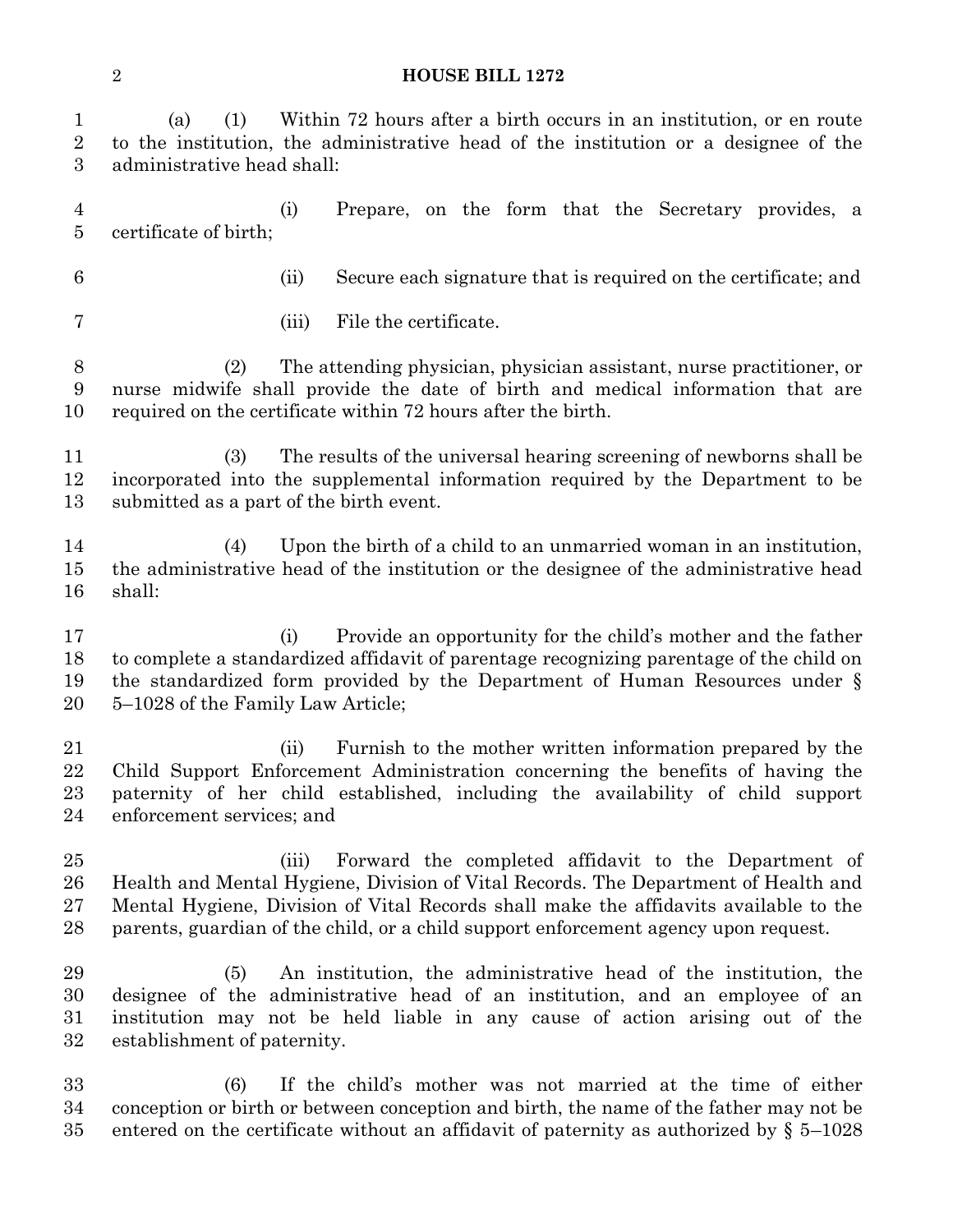#### **HOUSE BILL 1272** 3

 of the Family Law Article signed by the mother and the person to be named on the certificate as the father.

 (7) In any case in which paternity of a child is determined by a court of competent jurisdiction, the name of the father and surname of the child shall be entered on the certificate of birth in accordance with the finding and order of the court.

 (8) If the father is not named on the certificate of birth, no other information about the father shall be entered on the certificate.

 (b) Within 72 hours after a birth occurs outside an institution, the birth shall be verified by the Secretary and a certificate of birth shall be prepared, on the form that the Secretary provides, and filed by one of the following, in the indicated order of priority:

12 (1) The attending individual.

13 (2) In the absence of an attending individual, the father or mother.

 (3) In the absence of the father and the inability of the mother, the individual in charge of the premises where the birth occurred.

 (c) When a birth occurs on a common carrier within the United States and the child is first removed from the carrier in this State, the birth shall be registered in this State, and the place where the child is first removed shall be considered the place of birth.

 (d) When a birth occurs on a common carrier while in international waters, air space, or in a foreign country and the child is first removed from the carrier in this State, the birth shall be registered in this State but the certificate shall show the actual place of birth insofar as can be determined.

 (e) The certificate shall be filed within 72 hours after the child is removed from the carrier.

 (f) (1) Each parent shall provide his or her own Social Security number on the form provided by the Secretary under this section.

 (2) (i) If the father is not available to provide his Social Security number on the form provided under paragraph (1) of this subsection, the father shall provide his Social Security number on a form provided by the Secretary for this purpose.

(ii) The form provided under this paragraph shall: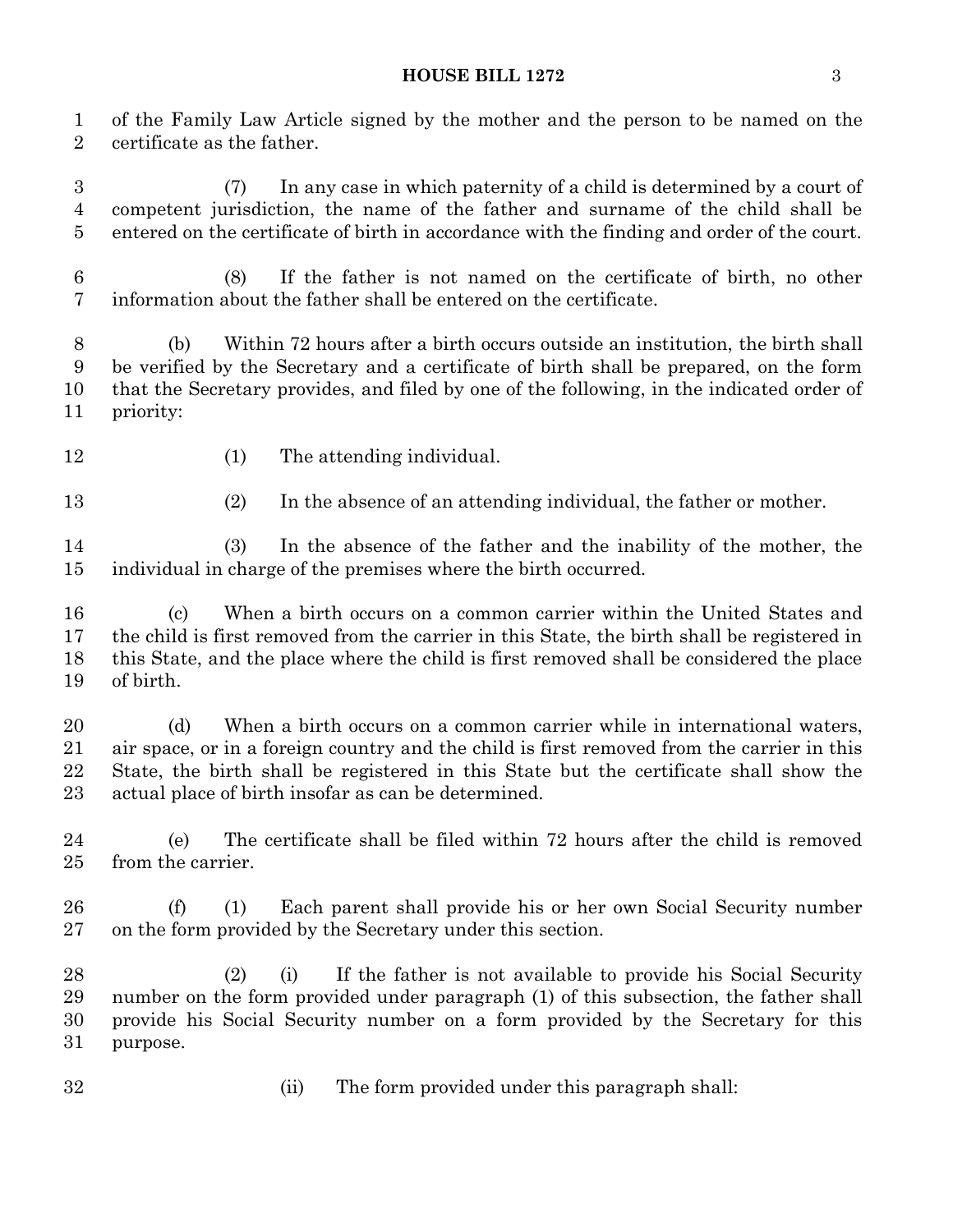|                                     | <b>HOUSE BILL 1272</b><br>$\overline{4}$                                                                                                                                                                                                                                  |
|-------------------------------------|---------------------------------------------------------------------------------------------------------------------------------------------------------------------------------------------------------------------------------------------------------------------------|
| $\mathbf{1}$<br>$\overline{2}$<br>3 | State that the form is for the purpose of providing the<br>1.<br>Social Security numbers of parents, to be included on the portion of the form that<br>remains in the official birth record;                                                                              |
| 4                                   | 2.<br>Contain a specific reference to this subtitle; and                                                                                                                                                                                                                  |
| 5<br>6                              | 3.<br>State that the father's Social Security number shall be<br>provided under penalty of perjury.                                                                                                                                                                       |
| 7<br>$8\,$<br>9                     | The Social Security number as provided by each parent shall be<br>(3)<br>recorded on the portion of the form provided by the Secretary which remains in the<br>official birth record.                                                                                     |
| 10<br>11                            | The Social Security numbers of the parents may not appear on the<br>(4)<br>portion of the birth certificate issued as proof of birth.                                                                                                                                     |
| 12<br>13<br>14                      | The Secretary shall permit disclosure of the Social Security<br>(5)<br>(i)<br>numbers of the parents only to the Child Support Enforcement Administration of the<br>Department of Human Resources.                                                                        |
| 15<br>16                            | The Child Support Enforcement Administration may use the<br>(ii)<br>Social Security numbers of the parents to:                                                                                                                                                            |
| 17                                  | 1.<br>Locate a parent;                                                                                                                                                                                                                                                    |
| 18                                  | 2.<br>Establish paternity; and                                                                                                                                                                                                                                            |
| 19<br>20                            | 3.<br>Establish and enforce a child support order under<br>Title 10, Subtitle 1 of the Family Law Article.                                                                                                                                                                |
| 21<br>22                            | If, under subsection $(f)(1)$ of this section, the father's Social Security<br>(g)<br>number is not entered on the form provided by the Secretary:                                                                                                                        |
| $23\,$<br>24                        | Upon adjudication of paternity, the court shall order the father to<br>(1)<br>provide his Social Security number to the clerk of court; and                                                                                                                               |
| 25<br>26                            | The clerk of court shall send the father's Social Security number to<br>(2)<br>the Secretary, as provided under $\S$ 4-211(f) of this subtitle.                                                                                                                           |
| $27\,$                              | (1)<br>WHEN A BIRTH OCCURS:<br>(H)                                                                                                                                                                                                                                        |
| 28<br>29<br>30<br>$31\,$            | IN AN INSTITUTION, OR EN ROUTE TO THE INSTITUTION,<br>(I)<br>THE ADMINISTRATIVE HEAD OF THE INSTITUTION OR A DESIGNEE OF THE<br>ADMINISTRATIVE HEAD SHALL PROVIDE THE NOTICE SPECIFIED IN PARAGRAPH<br>(2) OF THIS SUBSECTION TO THE MOTHER, FATHER, OR LEGAL GUARDIAN OF |

**THE CHILD; OR**